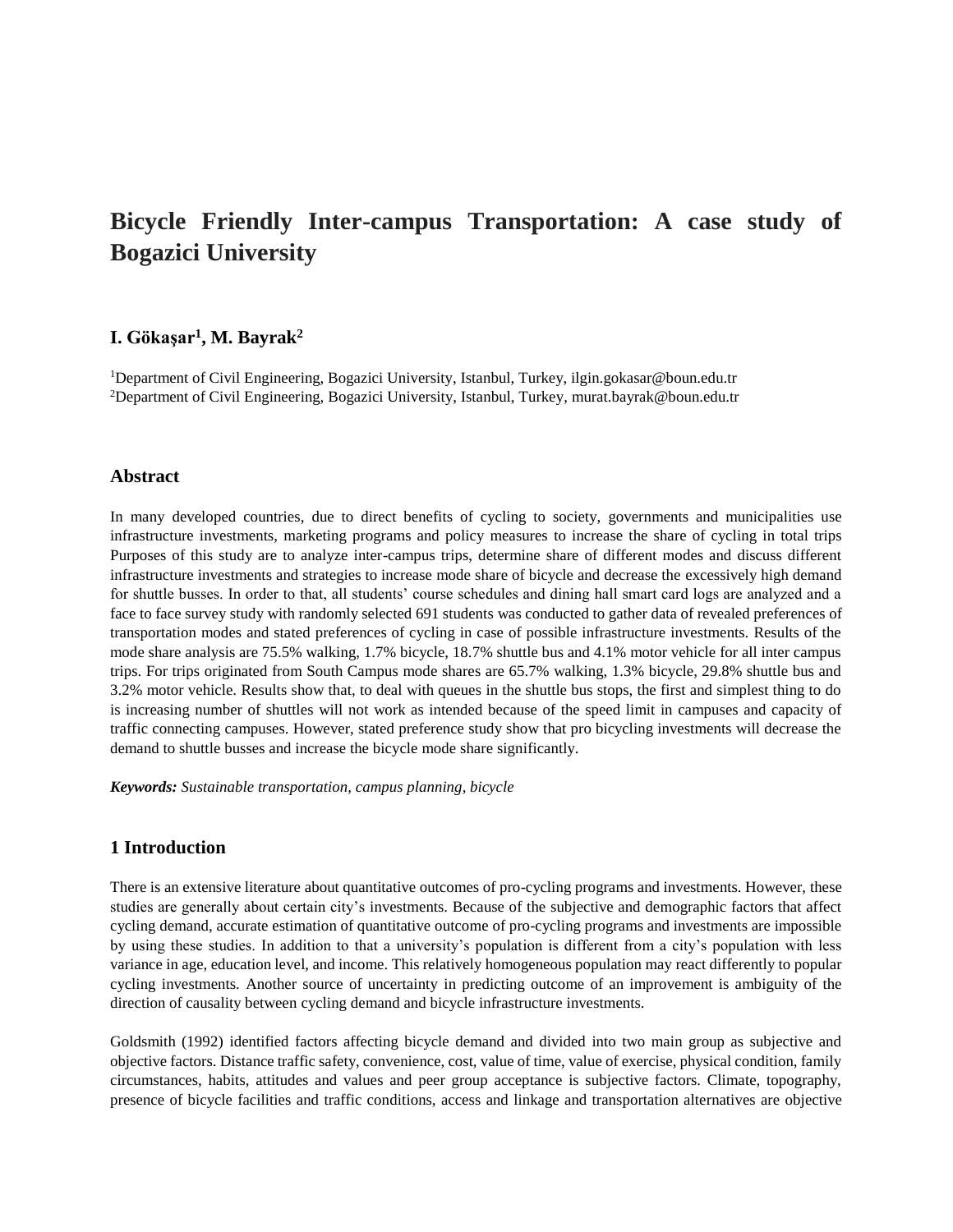factors. Among these factors Daley and Rissel (2011) stated that perceived safety is a significant barrier to keep people away from cycling. There are programs in many cities for educating both cyclists and motorists about cyclists' legal rights. However, Pucher et al. (2010) claimed that there is no statistical evidence to prove these programs' positive quantitative effects on cyclists' safety but these educational programs increase people's self-confidence for cycling. Jacobsen (2003) introduced "safety in numbers" phenomena to explain factors affecting cyclists' safety. Jacobsen (2003) showed that as the cycling level increases injury rate of cyclists' decreases. According to Elvik (2009) and Jacobsen (2003), increase in number of cyclists' leads to increased visibility of cyclists which is an important factor for cycling safety.

Availability of a bicycle in a household is an important and direct factor that affects cycling choices (Cervero et al. 2009). Risk of theft, cost of a bicycle, maintenance and lack of safe parking areas affect bicycle ownership. In order to increase bicycle access, giveaway, loaner and service programs and bicycle sharing systems are used extensively. Researches show that these programs increase overall trip share of cycling effectively. Beside cities, universities in USA also adopt bicycle sharing systems to increase modal share of bicycle. Main problem in bicycle sharing systems is distribution of bicycles among stations. In order to improve distribution, Velib (Bicycle sharing system in Paris) bicycle sharing system rewards cyclists that use uphill stations with 15 minute extra credit (DeMaio 2009).

Daley and Rissel (2010) stated that public image of cycling and cyclist can impede penetration of cycling into different layers of society. They conducted a focus group research to identify public image of cycling and cyclists and effects of these images on cycling choices. According to results, respondents define cycling as clean, green, healthy, fun, dangerous and serious business. However, cyclists have negative image. Respondents see cyclists as risk takers, law breakers and radical green activists. Due to these negative images associated with cycling and cyclists researchers suggest that promotional campaigns for cycling must be prepared to make bicycle more mainstream.

## **2 Information About Bogazici University**

Bogazici University one of the oldest (founded in 1863) educational instructions in Turkey. The university has 6 campuses located in Istanbul. South, North, Hisar and Ucaksavar campuses are located close to each other in Hisarustu district of Istanbul. Sarıtepe Campus is located in northern part of Istanbul, coast of Black Sea and Kandilli campus is located in Asia side of Istanbul. Educational and recreational center of the university is South, North, Hisar and Ucaksavar campuses. Universities facilities are scattered among this 4 campuses. For instance, library is located in North campus, Student associations are in South campus, and gym is in Hisar campus. Even some departments have classrooms or laboratories in different campuses. Because of this decentralized structure of the university, many students make trips between campuses during the day. Primary transportation modes that used for these trips are walking and shuttle buses. As seen in Table 1, distances are favorable for cycling. However hilly topography of the area that university located discourages people to cycle between or within campuses. Trips originated in South Campus suffer most from this topographic disincentive because of the 350m long ramp with 9.6% average grade (14.5% max. grade) located in South Campus. Students have a tendency to prefer to use shuttle busses for their trips from South Campus. This result in long queues in shuttle bus stop in South Campus.

| Table 1. Distances between campuses |  |
|-------------------------------------|--|
|-------------------------------------|--|

|                                           | Destination             |              |                     |              |                   |  |
|-------------------------------------------|-------------------------|--------------|---------------------|--------------|-------------------|--|
| Ξ<br>. ஜ<br>$\overline{\phantom{0}}$<br>C |                         | South Campus | <b>North Campus</b> | Hisar Campus | Ucaksavar Campus  |  |
|                                           | South Campus            |              | 873m                | 1268m        | 1340 <sub>m</sub> |  |
|                                           | <b>North Campus</b>     | 873m         |                     | 892m         | 601m              |  |
|                                           | <b>Hisar Campus</b>     | 1268m        | 892m                |              | 1240m             |  |
|                                           | <b>Ucaksavar Campus</b> | 1340m        | 601m                | 1240m        |                   |  |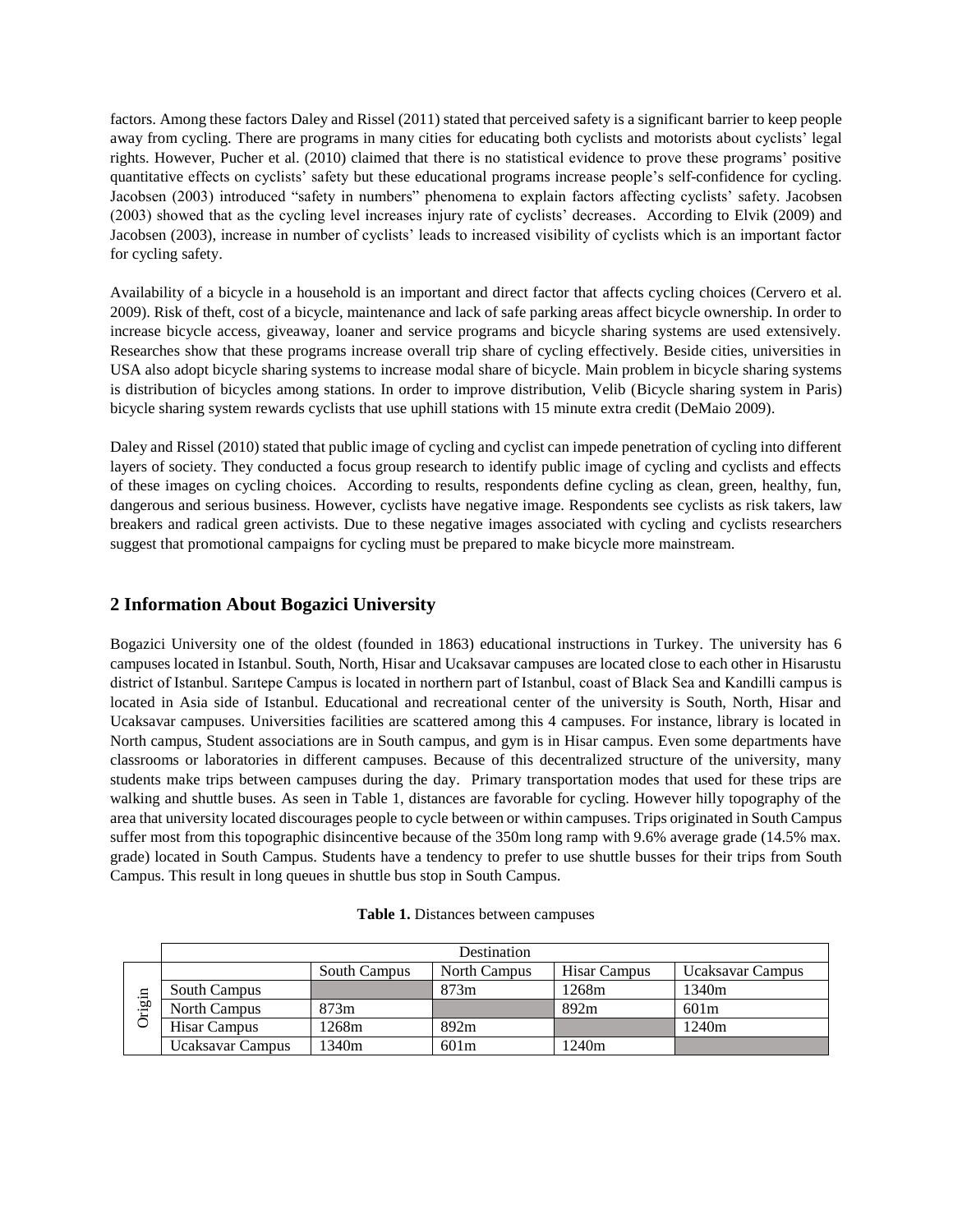## **3 Data Collection**

# **3.1 Students' Course Schedules**

For this study, Bogazici University Registrar's Office provided data of all students' course schedules and dining hall smart card logs. This data analyzed to determine origin, destination and time of trips between 33 locations in main campuses. To fill the vacant hours between courses in schedules. Some assumptions had been made. These are:

- Students spent their time between courses in library, study halls, cafes in campuses or cafes in outside of the campuses.
- Every student has a probability to go library regardless of their origin campus.
- If a student do not prefer to go to library, she/he prefer the nearest cafe or study hall to spend her/his time.
- If all cafes and study halls are full in the origin campus, she/he goes to cafes in outside of campus

# **3.2 Campus Transportation Questionnaire**

A face to face questionnaire study with randomly selected 691 students was conducted to gather data of revealed preferences of transportation modes and stated preferences of cycling in case of possible infrastructure investments. In survey study, following items are investigated:

- Bicycle ownership
- Car ownership
- Share of cycling in trips between campuses
- Modal split of trips between campuses
- Bicycle ridership in case of bicycle sharing system investments are made in university
- Bicycle ridership, bicycle ownership in case of bicycle lift investments are made in university
- Relationships between items above and gender, income, location of residency, weather conditions

Results of stated preference questions were evaluated with a certain level of skepticism. Main purpose of this questions is to observe public attitude and enthusiasm toward cycling rather than estimating quantitative outcomes of certain investment options.

## **3.3 Counting of shuttle passengers and queue length at the south campus shuttle stop**

Shuttle buses work continuously between South and North campuses during day. Since this service is free of charge students favor using shuttle bus than walking from south campus. There is no system available to collect passenger data of shuttle busses. Because of that, manual collection of data was carried out. A period of one week with no special event or weather event was selected for data collection. During this week, from 9:00 to 18:00 following data were collected:

- Departure time of each shuttle bus that departed from South Campus
- Arrival time of each shuttle bus that arrives to South Campus
- Number of passengers in each shuttle bus departed from South Campus
- Number of people in the queue at the moment of departure of each shuttle bus

#### **4 Results**

Analysis of course schedules and smart card logs showed that average number of students come to one of the main campuses each day is 7798. Average population of campuses during day listed in Table 2.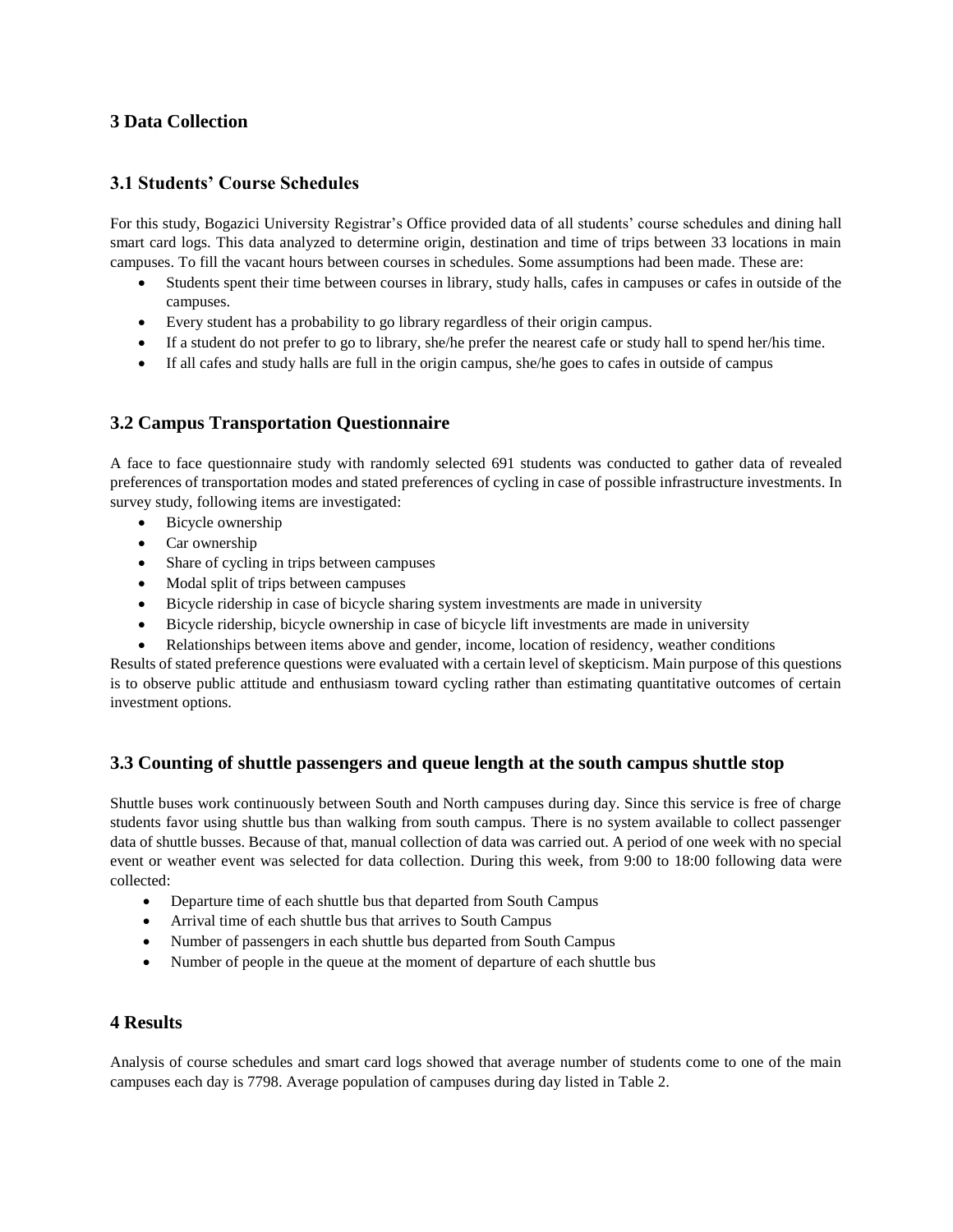|                 | South Campus | North Campus | <b>Hisar Campus</b> | <b>Ucaksavar Campus</b> |
|-----------------|--------------|--------------|---------------------|-------------------------|
| $7:00-8:00$     | 4            | 39           | $\left($            | $\theta$                |
| 8:00-9:00       | 50           | 255          | $\theta$            | $\theta$                |
| $9:00-10:00$    | 819          | 1840         | 216                 | 185                     |
| $10:00 - 11:00$ | 1247         | 2829         | 457                 | 7                       |
| 11:00-12:00     | 1479         | 3337         | 536                 | 346                     |
| 12:00-13:00     | 1597         | 3403         | 478                 | 241                     |
| 13:00-14:00     | 1573         | 3211         | 316                 | 40                      |
| 14:00-15:00     | 1460         | 2928         | 357                 | 60                      |
| 15:00-16:00     | 1150         | 2126         | 394                 | 3                       |
| 16:00-17:00     | 924          | 1482         | 266                 | 9                       |

**Table 2.** Average populations of campuses during day

Origin and destination campuses of trips is found from trips between 33 locations in university. In Table 3, origins and destinations of trips for one day is listed. The term "outside" refers to all locations that are outside of campuses (home, cafes). The number of home originated or destined trips included in the table.

| Table 3. Average number of trips in a day |  |  |  |
|-------------------------------------------|--|--|--|
|-------------------------------------------|--|--|--|

|    | Destination             |              |              |              |                         |          |  |
|----|-------------------------|--------------|--------------|--------------|-------------------------|----------|--|
|    |                         | South Campus | North Campus | Hisar Campus | <b>Ucaksavar Campus</b> | Outside  |  |
|    | South Campus            | 1888         | 1521         | 148          | 97                      | 2416     |  |
| 品. | <b>North Campus</b>     | 1456         | 6153         | 330          | 201                     | 5343     |  |
| Ġ  | <b>Hisar Campus</b>     | 194          | 310          |              |                         | 777      |  |
|    | <b>Ucaksavar Campus</b> | <b>200</b>   | 355          |              |                         | 196      |  |
|    | Outside                 | 2329         | 5104         | 799          | 457                     | $\Omega$ |  |

From Table 2 and Table 3, it can be seen that South and North Campuses are most crowded campuses and majority of inter-campus traffic is between these campuses. Analysis showed that, there are average 6652 (outside trips that are not home originated or destined counted as intercampus trips) trips per day between campuses. 27.7% of inter-campus trips are originated from South Campus. Table 4 shows average number of trips originated from South Campus during day.

|  |  |  | Table 4. Average number of trip originated from South Campus |
|--|--|--|--------------------------------------------------------------|
|--|--|--|--------------------------------------------------------------|

|              | South Campus | North Campus | Hisar Campus | <b>Ucaksavar Campus</b> | Outside  |
|--------------|--------------|--------------|--------------|-------------------------|----------|
| $7:00-8:00$  |              |              |              |                         |          |
| $8:00-9:00$  |              |              |              |                         | $\Omega$ |
| $9:00-10:00$ | 34           | 12           |              |                         |          |
| 10:00-11:00  | 70           | 47           | 11           |                         |          |
| 11:00-12:00  | 320          | 295          | 17           | 51                      | 87       |
| 12:00-13:00  | 340          | 231          | 14           | 34                      | 93       |
| 13:00-14:00  | 544          | 415          | 22           |                         | 319      |
| 14:00-15:00  | 332          | 277          | 33           | ⌒                       | 240      |
| 15:00-16:00  | 192          | 188          | 47           |                         | 439      |
| 16:00-17:00  | 52           | 54           | 3            |                         | 306      |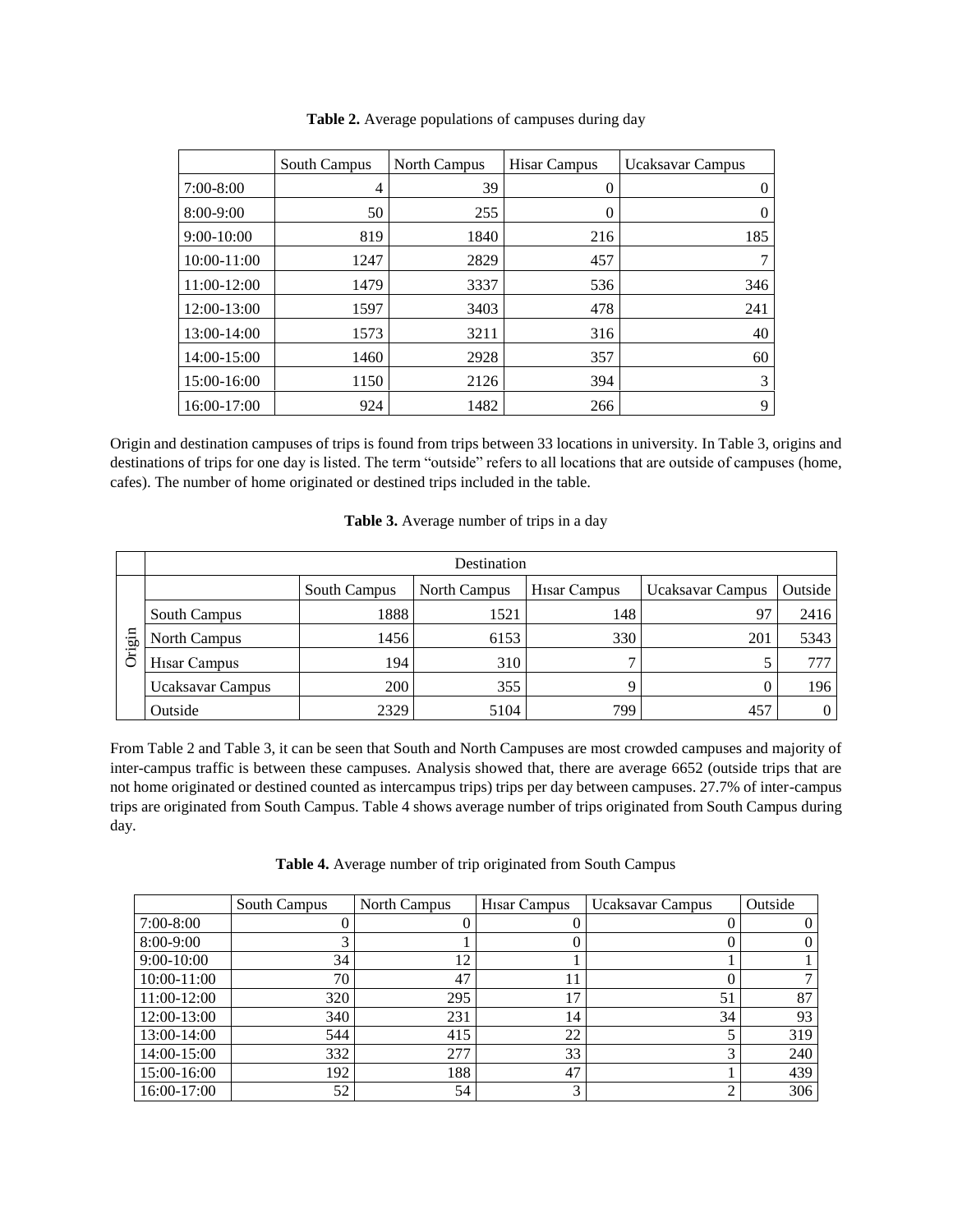According to survey results, share of bicycle and motor vehicle owners among respondents are 12.7% and 11.3% respectively. 4.2% of respondents use motor vehicles for inter-campus trips. For bicycle usage, 2.3% of respondents use bicycle in hot weathers, 1.3% use bicycle in cold weathers, 0.79% use in rain and 0.4% use in snow. After questions about ownership or current preferences of transportation between campuses, questions about future bicycle usage preferences in case of different infrastructure investments are asked to respondents. Asked investments are bicycle sharing system, bicycle sharing system with bicycles with pedal assistance and bicycle lift (also known as Cyclocable™) in South Campus. Respondents made their considerations for each investment independently and for different routes and weather conditions. Table 5 summarizes percent of stated future bicycle usage in case of each investments independently.

|                                                                        | Hot     | Warm    | Cold    |        |        |
|------------------------------------------------------------------------|---------|---------|---------|--------|--------|
|                                                                        | weather | weather | weather | Rain   | Snow   |
| Results of bicycle sharing system investments                          |         |         |         |        |        |
| South Campus originated trips                                          | 20.12%  | 24.17%  | 16.06%  | 6.51%  | 3.91%  |
| South Campus destined trips                                            | 60.64%  | 68.45%  | 30.97%  | 16.79% | 6.08%  |
| Trips between North, Hisar and Ucaksavar                               | 44.86%  | 51.81%  | 25.04%  | 14.76% | 5.21%  |
| Results of bicycle sharing systems with bicycles with pedal assistance |         |         |         |        |        |
| South Campus originated trips                                          | 69.32%  | 69.90%  | 48.34%  | 28.80% | 19.68% |
| South Campus destined trips                                            | 68.16%  | 73.37%  | 41.68%  | 23.30% | 13.02% |
| Trips between North, Hisar and Ucaksavar                               | 53.84%  | 56.58%  | 35.17%  | 20.69% | 11.87% |
| <b>Results of bicycle lift</b>                                         |         |         |         |        |        |
| South Campus originated trips                                          | 68.16%  | 69.32%  | 46.45%  | 30.68% | 16.35% |

**Table 5.** Stated preferences of bicycle usage for different infrastructure investments

Results of the passenger and people on the queue counting are summarized in Figure 1. Queue lengths were measured on South Campus shuttle bus stop.



**Figure 1.** Number of people on shuttle bus queue during the day (Monday to Friday).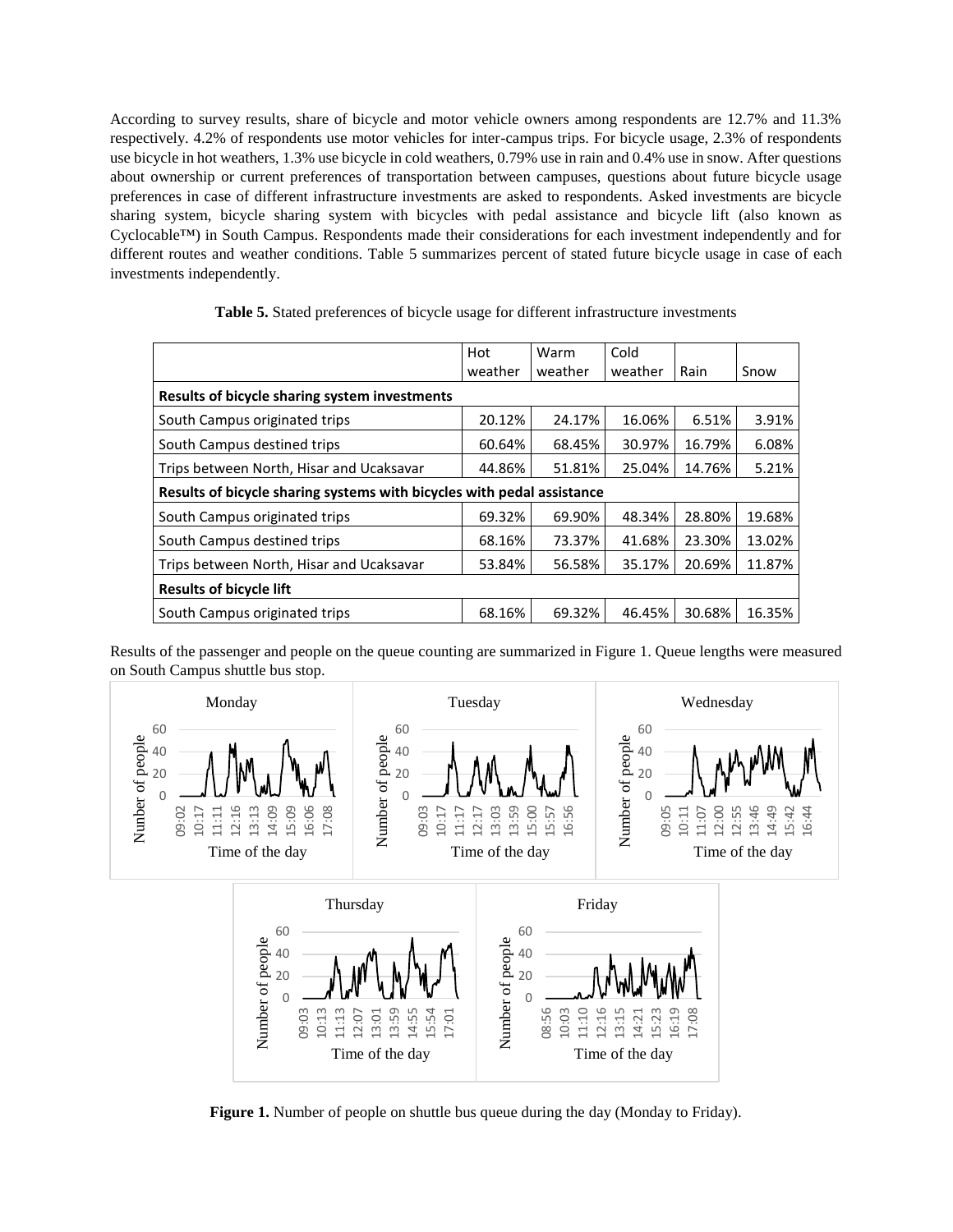Shuttle busses do not have a fixed schedule. They operate according to a maximum waiting time of 10 minutes. If shuttle bus reaches its capacity before 10 minute, it departs. Data shows that average frequency of shuttle busses is 3.82 minute and currently shuttle busses work at 96.9% of their daily capacity.

Results from analysis of course schedule, smart card logs and counting combined and modal split of inter-campus trips are determined. Due to major share in inter-campus trips and the ramp located in the campus, modal split of trips originated from South Campus separately determined. Modal share of the mods available on campuses can be seen on Table 6.

| <b>All Inter-Campus Trips</b>             |         |                    |               |  |  |
|-------------------------------------------|---------|--------------------|---------------|--|--|
| Walking                                   | Bicycle | <b>Shuttle Bus</b> | Motor Vehicle |  |  |
| 75.5%                                     | 1.7%    | 18.7%              | 4.1%          |  |  |
| <b>Trips Originated from South Campus</b> |         |                    |               |  |  |
| Walking                                   | Bicycle | <b>Shuttle Bus</b> | Motor Vehicle |  |  |
| 65.7%                                     | 1.3%    | 29.8%              | 3.2%          |  |  |

#### **Table 6**. Modal split for inter-campus trips

## **5 Discussions and Conclusions**

Universities are generally the major trip attractor and generator in the area which the university campuses resides. Because of that, dominant transportation modes of trips between campuses and to campuses have an effect on the neighborhood via visibilities of the modes. Thus, increasing share of the sustainable transportation in inter-campus transportation will increase the visibility of the sustainable modes in the neighborhood. In this study, since the distances are favorable and university campuses relatively secure from theft, bicycle is selected to promote for trips between campuses.

The results indicate that many students make intercampus trips during day (average 0.85 trip per student). Majority of these trips are caused by the fact that the locations of consecutive lessons may be in different campuses. Since break time between consecutive course hours is 10 minute, it is not possible walk inter-campus distances in time with a comfortable pace. Because of that, as seen in the figures 1-5 (peaks in figures), students prefer to use shuttle busses between consecutive courses. However, large demand in short time interval causes long queues in shuttle bus stops. In order to deal with queues, the first and simplest thing to do is increasing number of shuttles. Because of the speed limit in campuses and capacity of traffic connecting campuses, increasing number of shuttles will not work as intended. In addition to that, increasing number of shuttle busses contradicts with environmental goals of Bogazici University. As a result, to deal with queues on shuttle busses, shuttle demand must be decreased. Since inter-campus distances are too long for a 10 minute walk, walking cannot be promoted as an alternative to shuttle bus. Bicycle is the only alternative to shuttle busses. However, as mentioned earlier, topography and infrastructure is not suitable for bicycle usage. In the light of the data and literature about pro-cycling improvements, possible improvements are evaluated.

In many cities and universities bike lanes are the fundamental bicycle infrastructure. There is many studies that indicates positive relationship between level of cycling and availability of bike lanes. Unfortunately, construction of bike lanes that separated from traffic is not possible in Bogazici University due to average with of main roads in campuses is 5 meter. Instead of separated bicycle lanes, shared bicycle lanes can be constructed to campuses. Increase in cycling level is not expected from shared bicycle lanes. However, it will improve cyclists' safety.

Bicycle sharing systems are adopted by many cities and universities to increase their cycling levels. Different business models and different service providers are available for bike sharing systems. Since shuttle busses in Bogazici University is free of charge, bike sharing system must be also free of charge in order to increase cycling levels. As seen in the survey results, bike sharing system can increase cycling levels except trips originated from South Campus. Almost certain that students will use bicycle for South Campus destined trips but not for South Campus originated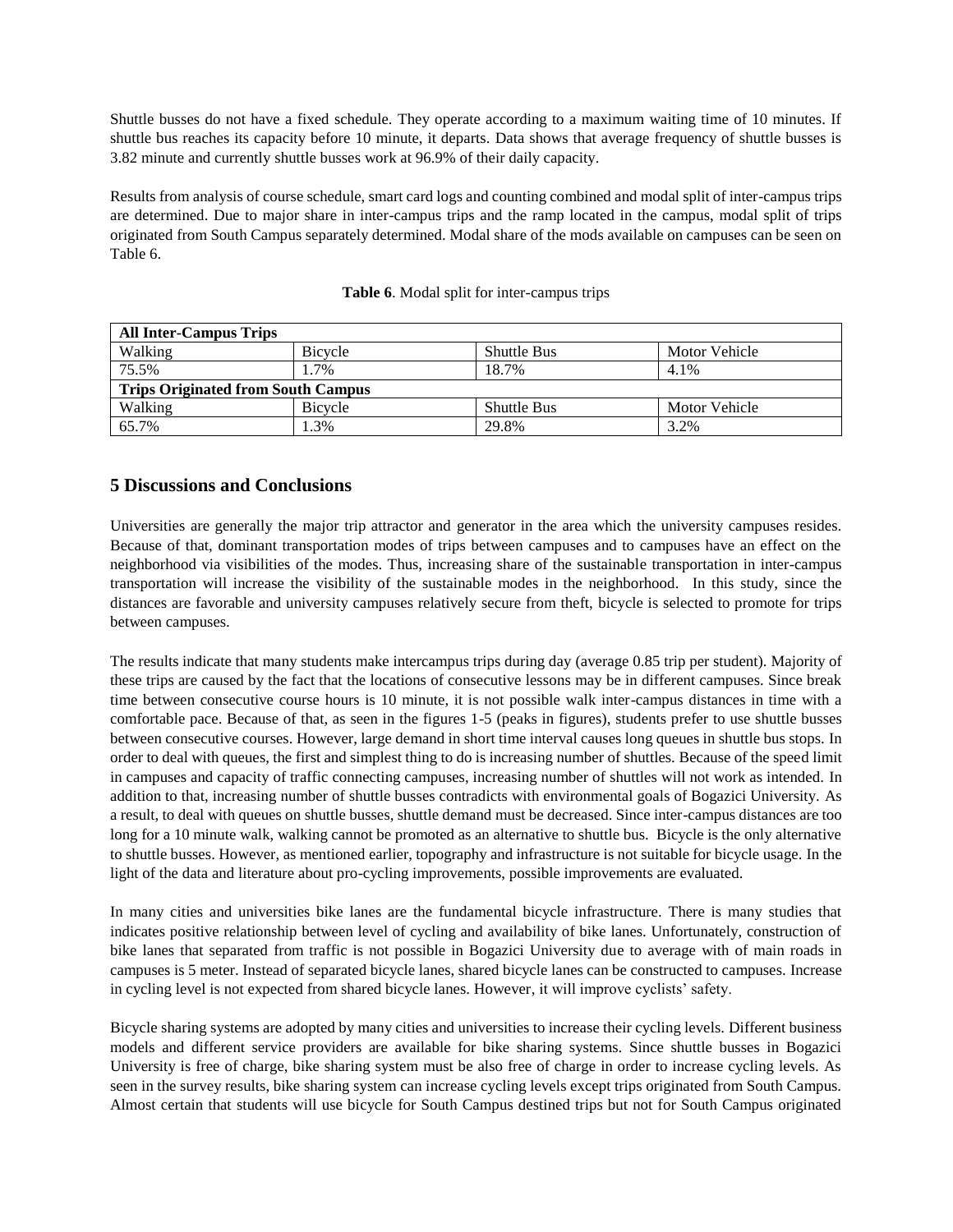trips. This will create operational difficulties like distribution of bikes among stations during day. In order to encourage students to use bicycle sharing system for South Campus originated trips, incentive programs can be used. Considering that bicycle sharing system will be free to use, this incentive cannot be financial. Incentive in form of free meals in dining hall or free Gym subscription to most frequent user in that route will be effective. In order to create a bicycle sharing system that effective in South Campus, a bicycle sharing system with bicycles that have pedal assistance system can be used. There are two types of pedal assistance in market. One of them is Pedelec™. Pedelec™ constantly assist cyclist when cyclist is pedaling. The other one is Copenhagen Wheel™. Copenhagen Wheel assists only when cyclist needs assistance like going uphill. As seen in Table 5, both system can be useful in South Campus originated trips.

Bicycle lift is a conveyor system that lifts cyclists with a retractable foot rests. Since foot rests is automatically retracted into system and system has the same level with road, there is no need for separate bicycle lane to construct this system. Result of the survey clearly shows that there will be an increase in cycling levels, if this system is constructed in South Campus.

Current parking facilities in Bogazici University are not secure and protected from weather. Secure, sheltered parking facilities can increase mode share of cycling.

In order to increase effectiveness of the infrastructure improvements listed above, proper marketing and education campaigns and bicycle related events must be organized. Marketing campaigns and events have an important role in increasing first time bicycle riders. As Daley and Rissel(2010) suggest that, this interventions must be aimed to make bicycle a mainstream activity. Education programs must be targeted to both riders and non-riders. This will decrease the conflicts in traffic and increase perceived safety.

#### **References**

- Abraham, J.E., McMillan, S., Brownlee, A.T. and Hunt, J. (2002). Investigation of cycling sensitivities. *81st Annual Meeting of the Transportation Research Board*, January 8-12, Washington, USA.
- Bonham, J. and Koth, B. (2010). Universities and the cycling culture. *Transportation research part D: transport and environment*, Vol. 15, pp. 94-102.
- Cervero, R., Sarmiento, O. L., Jacoby, E., Gomez, L. F. and Neiman, A. (2009). Influences of built environments on walking and cycling: lessons from Bogotá. *International Journal of Sustainable Transportation*, Vol. 3, 203-226.
- Cooper, C. (2007). Successfully changing individual travel behavior: Applying community-based social marketing to travel choice *86th Annual Meeting of the Transportation Research Board*. January 21-25, Washington, USA.
- Daley, M. and Rissel, C. (2011). Perspectives and images of cycling as a barrier or facilitator of cycling. *Transport policy*, Vol. 18, pp. 211-216.
- DeMaio, P. (2009). Bike-sharing: History, impacts, models of provision, and future. *Journal of Public Transportation*, Vol. 12, pp. 41-56.
- DeMaio, P. and Gifford, J. (2004). Will smart bikes succeed as public transportation in the United States?. *Journal of Public Transportation*, Vol 7, pp. 1-15.
- Dill, J. and Voros, K. (2007). Factors affecting bicycling demand: initial survey findings from the Portland, Oregon, region. *Transportation Research Record: Journal of the Transportation Research Board*, Vol. 2031, pp. 9-17.
- Elvik, R. (2009). The non-linearity of risk and the promotion of environmentally sustainable transport*. Accident Analysis & Prevention*, Vol. 41, pp. 849-855.
- Goldsmith, S.A, (1992). *National Bicycling and Walking Study. Case Study No. 1: Reasons why bicycling and walking are and are not being used more extensively as travel modes.* Report no: FHWA-PD-92-041, Federal Highway Administration, Washington, USA.
- Jacobsen, P. L. (2003). Safety in numbers: more walkers and bicyclists, safer walking and bicycling. *Injury prevention*, Vol. 9, pp. 205-209.
- Martens, K. (2007). Promoting bike-and-ride: The Dutch experience*. Transportation Research Part A: Policy and Practice*, Vol 41, pp. 326-338.
- Pucher, J., Dill, J. and Handy, S. (2010). Infrastructure, programs, and policies to increase bicycling: an international review. *Preventive medicine*, Vol. 50, pp. 106-125.